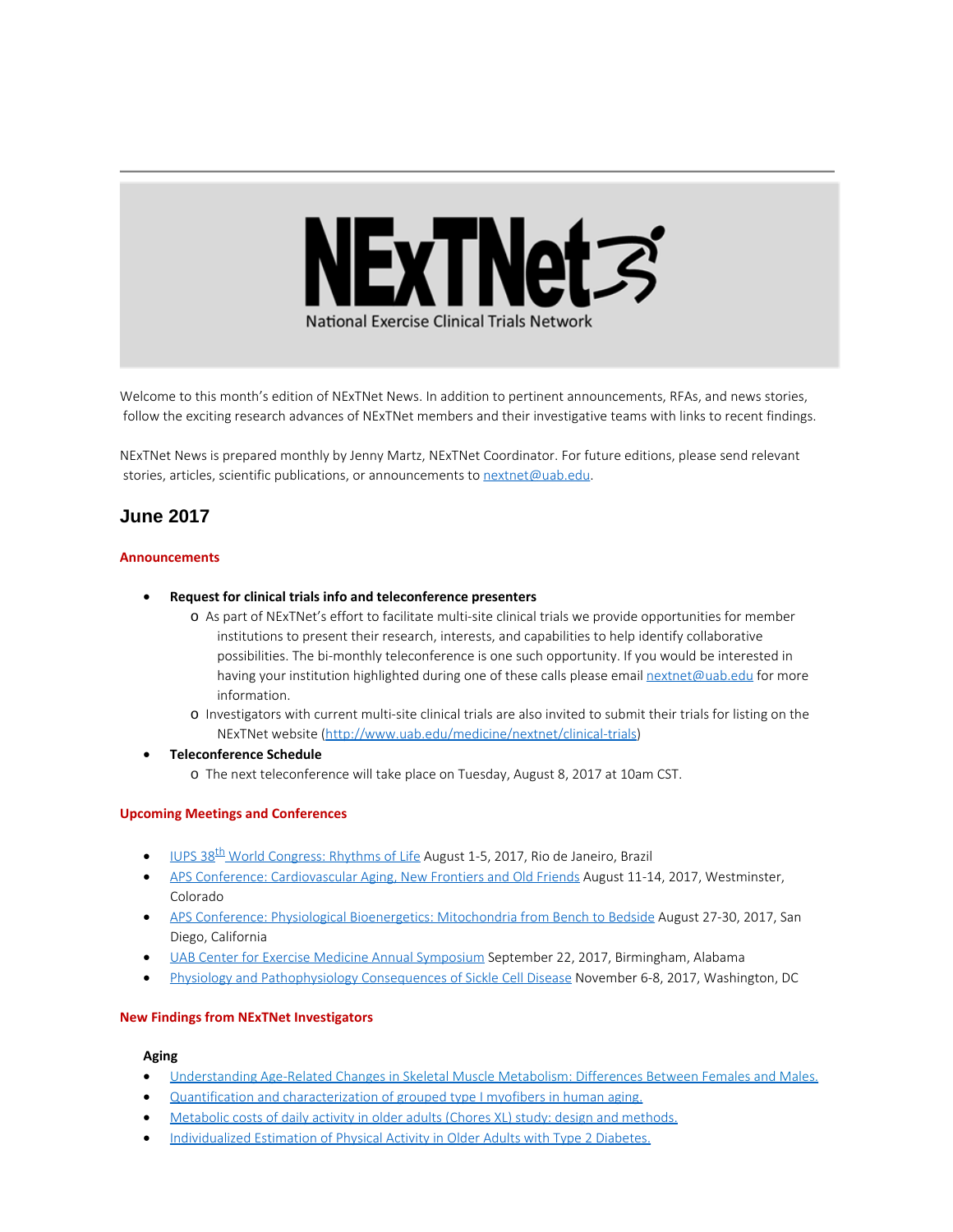- · [Aging of Competitive Athletes.](https://www.ncbi.nlm.nih.gov/pubmed/28614835)
- · [Postexercise essential amino acid supplementation amplifies skeletal muscle satellite cell proliferation in older](https://www.ncbi.nlm.nih.gov/pubmed/28596299) men 24 [hours postexercise.](https://www.ncbi.nlm.nih.gov/pubmed/28596299)
- · [Neuromuscular Electrical Stimulation Combined with Protein Ingestion Preserves Thigh Muscle Mass But Not](https://www.ncbi.nlm.nih.gov/pubmed/28482746)  [Muscle Function in Healthy Older Adults During 5 Days of Bed Rest.](https://www.ncbi.nlm.nih.gov/pubmed/28482746)

#### **Cancer**

[Interaction of mammographic breast density with menopausal status and postmenopausal hormone use in](https://www.ncbi.nlm.nih.gov/pubmed/28624977)  [relation to the risk of aggressive breast cancer subtypes.](https://www.ncbi.nlm.nih.gov/pubmed/28624977)

#### **Cardiovascular**

- · [2016 AHA/ACC Guideline on the Management of Patients with Lower Extremity Peripheral Artery Disease:](https://www.ncbi.nlm.nih.gov/pubmed/28494710)  [Executive Summary.](https://www.ncbi.nlm.nih.gov/pubmed/28494710)
- · [Comparison of the Vasodilatory Effects of Sodium Nitroprusside versus Nitroglycerin.](https://www.ncbi.nlm.nih.gov/pubmed/28572495)
- [Small Sample Sizes Confound Understanding of Cardiometabolic Responses to Exercise.](https://www.ncbi.nlm.nih.gov/pubmed/28419004)
- · [Intra- and inter-day reproducibility of low-flow mediated constriction response in young adults.](https://www.ncbi.nlm.nih.gov/pubmed/28574166)

#### **Cell and Molecular Biology**

- · [Association of the Composite Inflammatory Biomarker GlycA, with Exercise-Induced Changes in Body Habitus in](https://www.ncbi.nlm.nih.gov/pubmed/28642810)  [Men and Women with Prediabetes.](https://www.ncbi.nlm.nih.gov/pubmed/28642810)
- Sympatholytic effect of intravascular ATP is independent of Nitric Oxide, prostaglandins, Na<sup>±</sup> /K<sup>±</sup>-ATPase, and  $K_{IR}$  channels in humans.
- · [Leucine Differentially Regulates Gene-Specific Translation in Mouse Skeletal Muscle.](https://www.ncbi.nlm.nih.gov/pubmed/28615380)

# **Exercise – Diet/Disease/Drug/Device/Environmental Interactions**

- · [Body-mass index and all-cause mortality.](https://www.ncbi.nlm.nih.gov/pubmed/28612746)
- · [Dietary Methionine Restriction Regulates Liver Protein Synthesis and Gene Expression Independently of](https://www.ncbi.nlm.nih.gov/pubmed/28446632)  [Eukaryotic Initiation Factor 2 Phosphorylation in Mice.](https://www.ncbi.nlm.nih.gov/pubmed/28446632)
- · [Randomized trial reveals that physical activity and energy expenditure are associated with weight and body](https://www.ncbi.nlm.nih.gov/pubmed/28558160)  [composition after RYGB.](https://www.ncbi.nlm.nih.gov/pubmed/28558160)
- · [International Society of Sports Nutrition Position Stand: protein and exercise.](https://www.ncbi.nlm.nih.gov/pubmed/28642676)
- · [Immediate Initiation of Antiretroviral Therapy for HIV Infection Accelerates Bone Loss Relative to Deferring](https://www.ncbi.nlm.nih.gov/pubmed/28650589)  [Therapy: Findings from the START Bone Mineral Density Substudy, a Randomized Trial.](https://www.ncbi.nlm.nih.gov/pubmed/28650589)
- [The effects of high intensity interval training on muscle size and quality in overweight and obese adults.](https://www.ncbi.nlm.nih.gov/pubmed/28647284)
- · [International society of sports nutrition position stand: diets and body composition.](https://www.ncbi.nlm.nih.gov/pubmed/28630601)
- · [Comparing Performance During Morning vs. Afternoon Training Sessions in Intercollegiate Basketball Players.](https://www.ncbi.nlm.nih.gov/pubmed/28538305)

#### **Metabolic**

- [The metabolic fate of isotopically labeled trimethylamine-N-oxide \(TMAO\) in humans.](https://www.ncbi.nlm.nih.gov/pubmed/28433924)
- · [Cardiopulmonary Exercise Testing and Metabolic Myopathies.](https://www.ncbi.nlm.nih.gov/pubmed/28590155)
- [Automated Insulin Delivery-The Light at the End of the Tunnel.](https://www.ncbi.nlm.nih.gov/pubmed/28396030)
- · [Markers of maternal and infant metabolism are associated with ventricular dysfunction in infants of obese](https://www.ncbi.nlm.nih.gov/pubmed/28604759)  [Women with type 2 diabetes.](https://www.ncbi.nlm.nih.gov/pubmed/28604759)

## **Neuroscience and Stroke**

· [A randomized trial of aerobic exercise on cognitive control in major depression.](https://www.ncbi.nlm.nih.gov/pubmed/28402866)

#### **Pediatric**

· [Assessing the impact of adjusting for maturity in weight status classification in a cross-sectional sample of UK](https://www.ncbi.nlm.nih.gov/pubmed/28652292)  [children.](https://www.ncbi.nlm.nih.gov/pubmed/28652292)

## **Respiratory**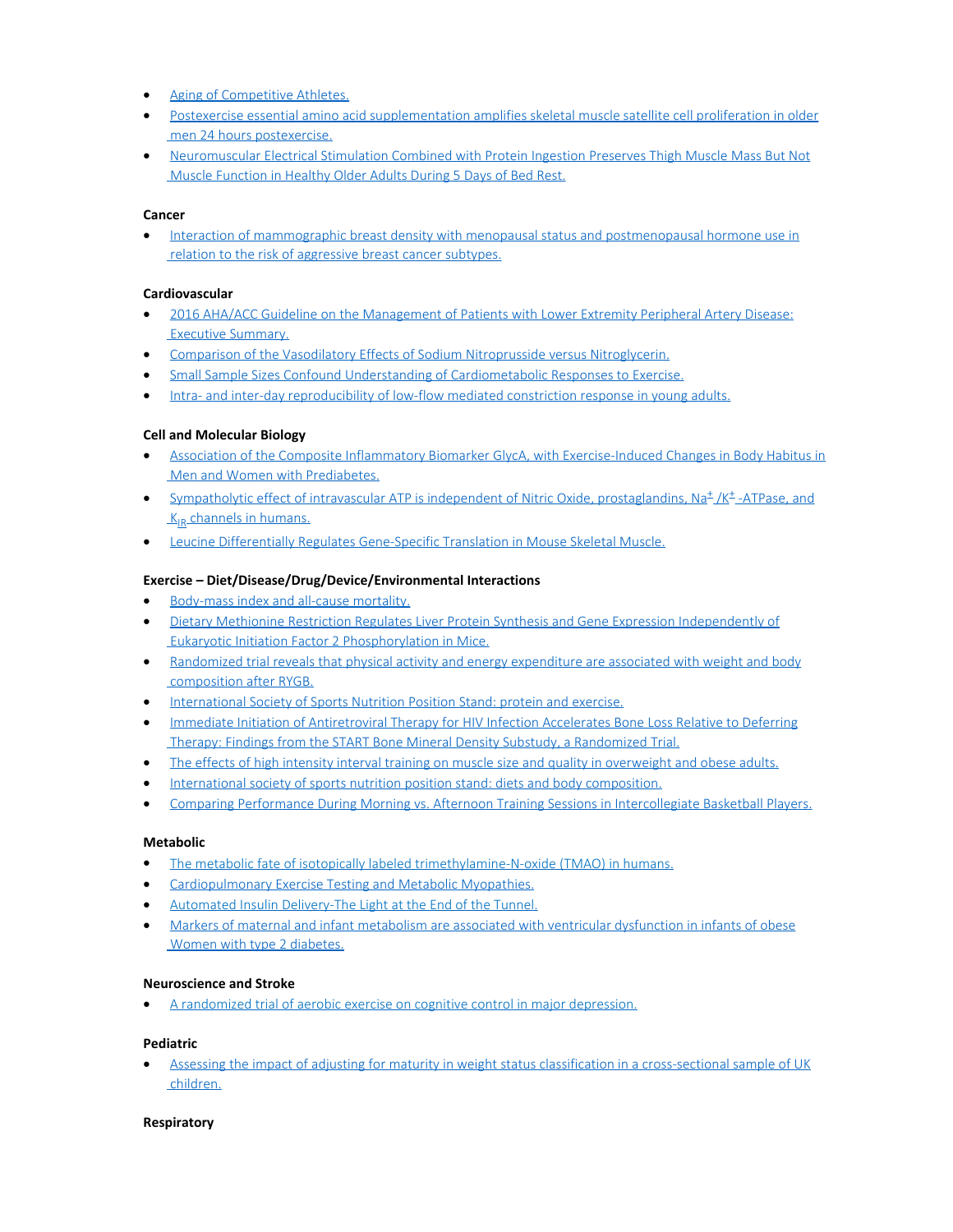[Pulmonary Endpoints in Duchenne Muscular Dystrophy: a Workshop Summary.](https://www.ncbi.nlm.nih.gov/pubmed/28636407)

# **Other**

- · [Developing a Curriculum for Information and Communications Technology Use in Global Health Research and](https://www.ncbi.nlm.nih.gov/pubmed/28606894)  [Training: A Qualitative Study Among Chinese Health Sciences Graduate Students.](https://www.ncbi.nlm.nih.gov/pubmed/28606894)
- · [Assessing and Communicating the Value of Biomedical Research: Results From a Pilot Study.](https://www.ncbi.nlm.nih.gov/pubmed/28640028)
- · [Facilitating orphan drug development: Proceedings of the TREAT-NMD International Conference, December](https://www.ncbi.nlm.nih.gov/pubmed/28434909)  [2015, Washington, DC, USA.](https://www.ncbi.nlm.nih.gov/pubmed/28434909)
- [Body composition by DXA.](https://www.ncbi.nlm.nih.gov/pubmed/28625918)
- [The Steps Model: A Practical Tool for Engaging Communities to Improve Health Outcomes.](https://www.ncbi.nlm.nih.gov/pubmed/28379936)

# **Additional New Findings**

- · [Exercise interventions for cerebral palsy.](http://www.ncbi.nlm.nih.gov/pubmed/28602046)
- · [Increase in carbon dioxide accelerates the performance of endurance exercise in rats.](http://www.ncbi.nlm.nih.gov/pubmed/28601950)
- · [Effect of physical activity and dietary restriction interventions on weight loss and the musculoskeletal function](http://www.ncbi.nlm.nih.gov/pubmed/28600365)  [of overweight and obese older adults with knee osteoarthritis: a systematic review and mixed method data](http://www.ncbi.nlm.nih.gov/pubmed/28600365)  [synthesis.](http://www.ncbi.nlm.nih.gov/pubmed/28600365)
- · [Exercise intervention on cardiovascular disease risk factors in a university population in the United Arab](http://www.ncbi.nlm.nih.gov/pubmed/28599381)  [Emirates.](http://www.ncbi.nlm.nih.gov/pubmed/28599381)
- **[Effects of Exercise on Type 2 Diabetes Mellitus-Related Cognitive Impairment and](http://www.ncbi.nlm.nih.gov/pubmed/28598841) Dementia.**
- · [Physical fitness and obesity levels during an academic year followed by summer holidays: an issue of insufficient](http://www.ncbi.nlm.nih.gov/pubmed/28598797)  [time for physical activity.](http://www.ncbi.nlm.nih.gov/pubmed/28598797)
- [The feasibility of a pragmatic distance-based intervention to increase physical activity in lung cancer survivors.](http://www.ncbi.nlm.nih.gov/pubmed/28597947)
- [Hemodynamic adaptation to training in visually impaired professional tandem cyclists.](http://www.ncbi.nlm.nih.gov/pubmed/28597621)
- · [Aerobic physical exercise and negative compensation of non-exercise physical activity in post-menopause: a](http://www.ncbi.nlm.nih.gov/pubmed/28597615)  [pilot study.](http://www.ncbi.nlm.nih.gov/pubmed/28597615)
- [The use of steroids by gym athletes: an attempt to diagnose the problem scale and possible causes.](http://www.ncbi.nlm.nih.gov/pubmed/28597613)
- · [Pre-operative predictors of post-operative falls in people undergoing total hip and knee replacement surgery: a](http://www.ncbi.nlm.nih.gov/pubmed/28597247)  [prospective study.](http://www.ncbi.nlm.nih.gov/pubmed/28597247)
- · [Effects of progressive resistance training and weight loss versus weight loss alone on inflammatory and](http://www.ncbi.nlm.nih.gov/pubmed/28597102)  [endothelial biomarkers in older adults with type 2 diabetes.](http://www.ncbi.nlm.nih.gov/pubmed/28597102)
- [Skeletal muscle water T<sub>2</sub> as a biomarker of disease status and exercise effects in patients with](http://www.ncbi.nlm.nih.gov/pubmed/28601553)  [Duchenne muscular dystrophy.](http://www.ncbi.nlm.nih.gov/pubmed/28601553)
- [Finding the Optimal volume and intensity of Resistance Training Exercise for Type 2 Diabetes: The FORTE Study,](http://www.ncbi.nlm.nih.gov/pubmed/28601003)  [a Randomized Trial.](http://www.ncbi.nlm.nih.gov/pubmed/28601003)
- · [Effects of resistance exercise in prostate cancer patients: a meta-analysis.](http://www.ncbi.nlm.nih.gov/pubmed/28600706)
- [Towards ageing well: Use it or lose it: Exercise, epigenetics and cognition.](http://www.ncbi.nlm.nih.gov/pubmed/28624982)
- · [Vasoconstrictor responsiveness in contracting human muscle: influence of contraction frequency, contractile](http://www.ncbi.nlm.nih.gov/pubmed/28624852)  [work, and metabolic rate.](http://www.ncbi.nlm.nih.gov/pubmed/28624852)
- · [Impact of physical activity in group versus individual physical activity on fatigue in patients with breast cancer: A](http://www.ncbi.nlm.nih.gov/pubmed/28624715)  [pilot study.](http://www.ncbi.nlm.nih.gov/pubmed/28624715)
- · [Cardiorespiratory benefits of group exercise among adults with serious mental illness.](http://www.ncbi.nlm.nih.gov/pubmed/28624677)
- · [Effects of home-based exercise on pre-dialysis chronic kidney disease patients: a randomized pilot and feasibility](http://www.ncbi.nlm.nih.gov/pubmed/28623895)  [trial.](http://www.ncbi.nlm.nih.gov/pubmed/28623895)
- [Indirect sinusoidal vibrations induces an acute increase in explosive strength.](http://www.ncbi.nlm.nih.gov/pubmed/28623713)
- · [Assessment of Active Video Gaming Using Adapted Controllers by Individuals With Physical Disabilities: A](http://www.ncbi.nlm.nih.gov/pubmed/28623186)  [Protocol.](http://www.ncbi.nlm.nih.gov/pubmed/28623186)
- · [Association of Resistance Exercise, Independent of and Combined With Aerobic Exercise, With the Incidence of](http://www.ncbi.nlm.nih.gov/pubmed/28622914)  [Metabolic Syndrome.](http://www.ncbi.nlm.nih.gov/pubmed/28622914)
- · [General Exercise Does Not Improve Long-Term Pain and Disability in Individuals With Whiplash-Associated](http://www.ncbi.nlm.nih.gov/pubmed/28622749)  [Disorders: A Systematic Review.](http://www.ncbi.nlm.nih.gov/pubmed/28622749)
- · [Per-protocol investigation of a best practice exercise referral scheme.](http://www.ncbi.nlm.nih.gov/pubmed/28622568)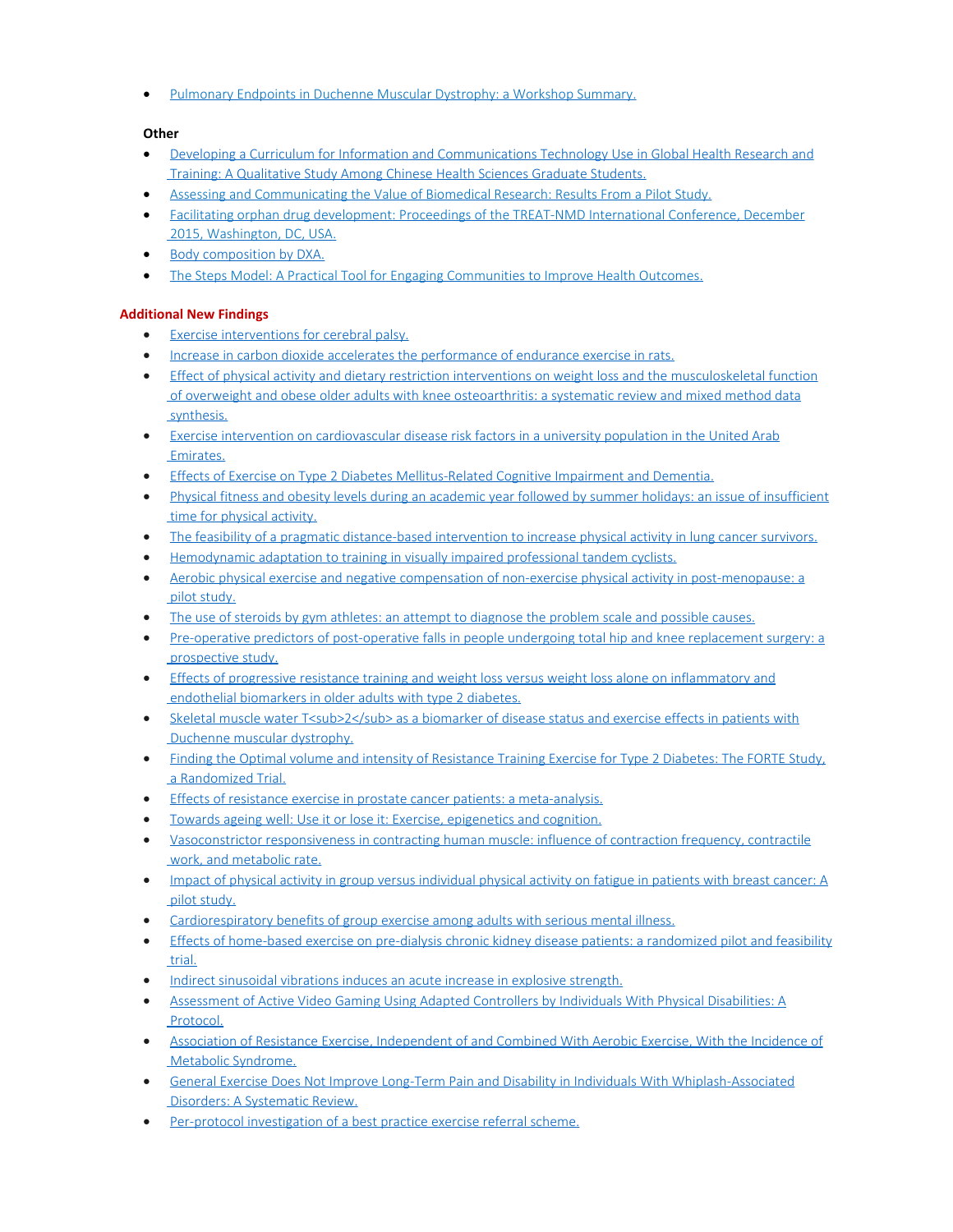- · [Young athletes with ventricular premature beats: Continuing or not intense training and competition?](http://www.ncbi.nlm.nih.gov/pubmed/28621884)
- [Epidemiology and biology of physical activity and cancer recurrence.](http://www.ncbi.nlm.nih.gov/pubmed/28620703)
- · [Gender-varying associations between physical activity intensity and mental quality of life in older cancer](http://www.ncbi.nlm.nih.gov/pubmed/28620700)  [survivors.](http://www.ncbi.nlm.nih.gov/pubmed/28620700)
- · [Overweight dogs exercise less frequently and for shorter periods: results of a large online survey of dog owners](http://www.ncbi.nlm.nih.gov/pubmed/28620486)  [from the UK.](http://www.ncbi.nlm.nih.gov/pubmed/28620486)
- · [Heart Rate Recovery After 6-min Walking Test Predicts Acute Exacerbation in COPD.](http://www.ncbi.nlm.nih.gov/pubmed/28624883)
- · [Factors predicting falls and mobility outcomes in patients with stroke returning home after rehabilitation who](http://www.ncbi.nlm.nih.gov/pubmed/28647551)  [are at risk of falling.](http://www.ncbi.nlm.nih.gov/pubmed/28647551)
- [Effect of exercising at minimum recommendations of the multiple sclerosis exercise guideline combined with](http://www.ncbi.nlm.nih.gov/pubmed/28646860)  [structured education or attention control education - secondary results of the step it up randomised controlled](http://www.ncbi.nlm.nih.gov/pubmed/28646860)  [trial.](http://www.ncbi.nlm.nih.gov/pubmed/28646860)
- [The Role of Physical Activity and Sedentary Behavior in Predicting Daily Pain and Fatigue in Older Adults: a Diary](http://www.ncbi.nlm.nih.gov/pubmed/28646335)  [Study.](http://www.ncbi.nlm.nih.gov/pubmed/28646335)
- · [Regular exercise participation improves genomic stability in diabetic patients: an exploratory study to analyse](http://www.ncbi.nlm.nih.gov/pubmed/28646223)  [telomere length and DNA damage.](http://www.ncbi.nlm.nih.gov/pubmed/28646223)
- · [Protocol for the residents in action pilot cluster randomised controlled trial \(RiAT\): evaluating a behaviour](http://www.ncbi.nlm.nih.gov/pubmed/28645969)  [change intervention to promote walking, reduce sitting and improve mental health in physically inactive older](http://www.ncbi.nlm.nih.gov/pubmed/28645969)  [adults in retirement villages.](http://www.ncbi.nlm.nih.gov/pubmed/28645969)
- · [Neuromuscular function during knee extension exercise after cold water immersion.](http://www.ncbi.nlm.nih.gov/pubmed/28645314)
- · [Adapted yoga to improve physical function and health-related quality of life in physically-inactive older adults: a](http://www.ncbi.nlm.nih.gov/pubmed/28645259)  [randomised controlled pilot trial.](http://www.ncbi.nlm.nih.gov/pubmed/28645259)
- · [Implementation in action: how Australian Exercise Physiologists approach exercise prescription for people with](http://www.ncbi.nlm.nih.gov/pubmed/28645230)  [mental illness.](http://www.ncbi.nlm.nih.gov/pubmed/28645230)
- · [Effects of Exercise on the Immune Function of Pediatric Patients With Solid Tumors: Insights From the PAPEC](http://www.ncbi.nlm.nih.gov/pubmed/28644246)  [Randomized Trial.](http://www.ncbi.nlm.nih.gov/pubmed/28644246)
- · [Exercise-Induced Bronchospasm and Allergy.](http://www.ncbi.nlm.nih.gov/pubmed/28642859)
- · [Benefits of Substituting Sitting with Standing and Walking in Free-Living Conditions for Cardiometabolic Risk](http://www.ncbi.nlm.nih.gov/pubmed/28642713)  [Markers, Cognition and Mood in Overweight Adults.](http://www.ncbi.nlm.nih.gov/pubmed/28642713)
- · [INTENSITY, DURATION AND TYPE OF PHYSICAL ACTIVITY REQUIRED TO IMPROVE FUNCTION IN KNEE](http://www.ncbi.nlm.nih.gov/pubmed/28642646)  [OSTEOARTHRITIS.](http://www.ncbi.nlm.nih.gov/pubmed/28642646)
- · [Left ventricles of aging athletes: better untwisters but not more relaxed during exercise.](http://www.ncbi.nlm.nih.gov/pubmed/28647809)
- · [Reliability and measurement error of the Osteoarthritis Research Society International recommended](http://www.ncbi.nlm.nih.gov/pubmed/28647467)  [performance-based tests of physical function in people with hip and knee osteoarthritis.](http://www.ncbi.nlm.nih.gov/pubmed/28647467)
- · [Prediction of 6-minute walk performance in patients with peripheral artery disease.](http://www.ncbi.nlm.nih.gov/pubmed/28647194)
- · [A Contrast-Enhanced Ultrasonographic Study About the Impact of Long-term Exercise Training on Mammary](http://www.ncbi.nlm.nih.gov/pubmed/28646597)  [Tumor Vascularization.](http://www.ncbi.nlm.nih.gov/pubmed/28646597)

# **RFAs / FOAs**

· Technologies To Promote Exercise & Health Among Persons with Disabilities: NIDILRR Funding Opportunity May 31 National Institute on Disability, Independent Living, and Rehabilitation Research funding RFP; submission deadline is July 31

Learn more here [\(https://www.grants.gov/web/grants/view-opportunity.html?oppId=291418](https://www.grants.gov/web/grants/view-opportunity.html?oppId=291418))

- NIH Director's Transformative Research Awards (R01) [RFA-RM-17-007](https://grants.nih.gov/grants/guide/rfa-files/RFA-RM-17-007.html)
- Coordinating Center for Claude D. Pepper Older Americans Independence Centers (U24) [RFA-AG-18-008](https://grants.nih.gov/grants/guide/rfa-files/RFA-AG-18-008.html)
- Paul B Beeson Emerging Leaders Career Development Award in Aging (K76) [RFA-AG-18-006](https://grants.nih.gov/grants/guide/rfa-files/RFA-AG-18-006.html)
- Translational Outcomes Project in Neurotrauman (TOP-NT) (UG3/UH3) [RFA-NS-17-023](https://grants.nih.gov/grants/guide/rfa-files/RFA-NS-17-023.html)
- Research Innovations for Scientific Knowledge (RISK) for Musculoskeletal Diseases (R61/R33) [RFA-AR-17-009](https://grants.nih.gov/grants/guide/rfa-files/RFA-AR-17-009.html)
- NIMH Biobehavioral Research Awards for Innovative New Scientists (NIMH BRAINS) (R01) [RFA-MH-18-200](https://grants.nih.gov/grants/guide/rfa-files/RFA-MH-18-200.html)

# **In the News**

- · [National Senior Games Competitors Prove That Running Keeps Us Young](http://www.runnersworld.com/older-runners/national-senior-games-competitors-prove-that-running-keeps-us-young?utm_content=2017-06-06&utm_campaign=Rundown&utm_source=runnersworld.com&utm_medium=newsletter&smartcode=YN_0002230465_0001616641&sha1hashlower=d0dece25b5d9b9347eecf98f29bc4ebd4f264ddd&md5hash=d697dc411cd2d447d00029b90093ce80)
- [Lifestyle changes may slow, prevent dementia](http://www.upi.com/Health_News/2017/06/22/Lifestyle-Changes-Might-Prevent-or-Slow-Dementia/5181498175510/)